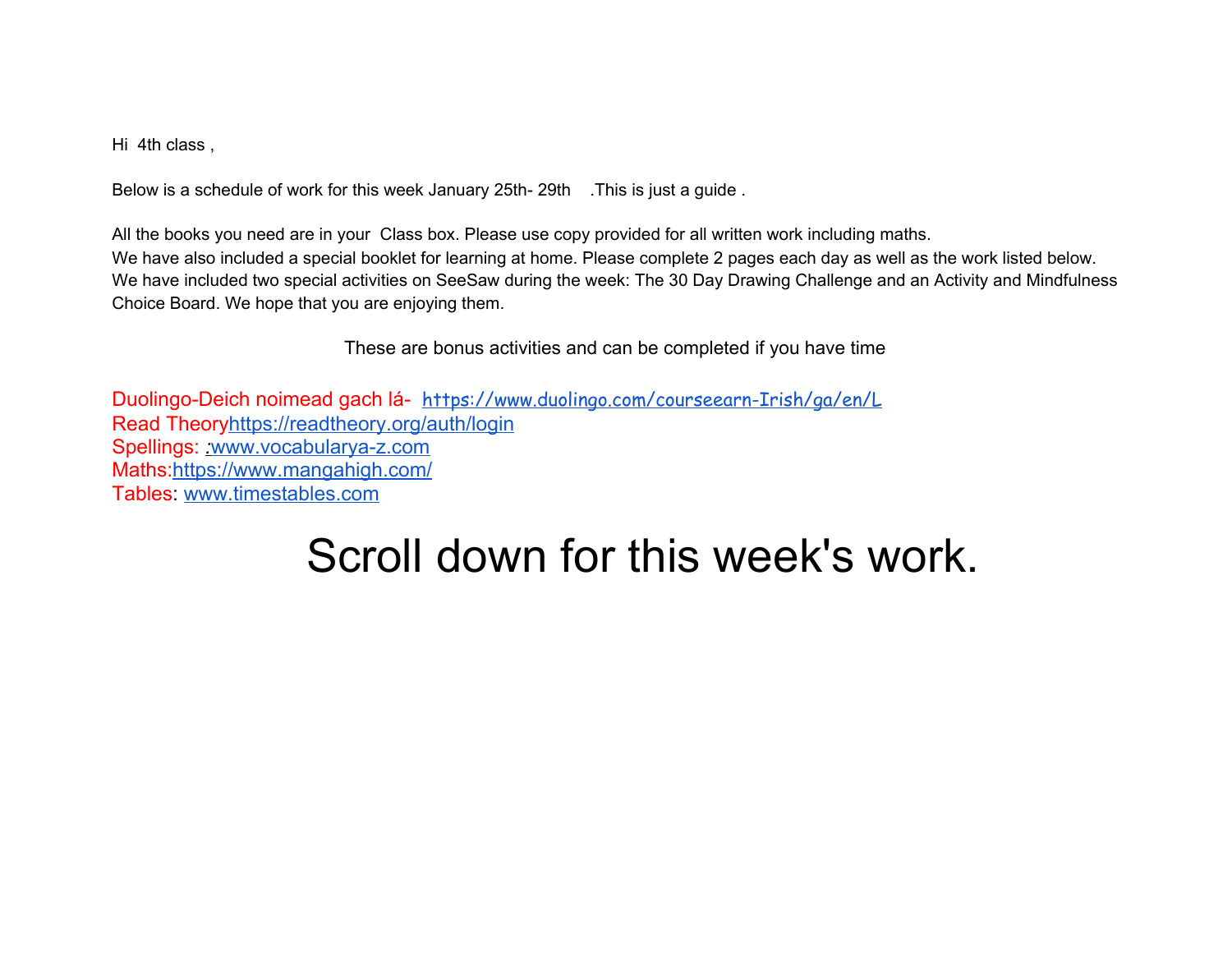|                           | Monday<br>25th Jan                                                                                                   | Tuesday<br>26th Jan                                                                            | Wednesday<br>27th Jan                                                                             | Thursday<br>28th Jan                                                                                                      | Friday<br>29th Jan                                                                                            |
|---------------------------|----------------------------------------------------------------------------------------------------------------------|------------------------------------------------------------------------------------------------|---------------------------------------------------------------------------------------------------|---------------------------------------------------------------------------------------------------------------------------|---------------------------------------------------------------------------------------------------------------|
|                           |                                                                                                                      |                                                                                                |                                                                                                   |                                                                                                                           |                                                                                                               |
| Gaeilge                   | Am don Léamh lth<br>32,33<br>Listen to your<br>teacher reading the<br>story complete A<br>p33                        | Am don Léamh Ith<br>32,33<br>Listen to your<br>teacher reading the<br>story +complete C<br>p33 | Am don Léamh lth<br>32,33<br>Listen to your<br>teacher reading<br>the story $+$<br>complete D p33 | Am don Léamh lth<br>32,33 Listen to your<br>teachers post<br>before you Upload<br>yourself reading the<br>story on SeeSaw | Spend 10 mins on<br>Duolingo                                                                                  |
| Fuaimeanna agus<br>Focail | Aonad 17 A+B<br>Pg. 52                                                                                               | Aonad 17 C+D<br>Pg. 53                                                                         | Aonad 17 E+F<br>Pg. 53                                                                            | Aonad <sub>17</sub> $G + H$<br>crossword                                                                                  | Aonad 17 - H finish<br>Pg. 54                                                                                 |
| English                   | Lift Off- Unit 18<br><b>Spiders</b>                                                                                  | Lift Off- Unit 18<br><b>Spiders</b>                                                            | Lift Off- Unit 18<br><b>Spiders</b>                                                               | Lift Off- Unit 18<br><b>Spiders</b>                                                                                       | Did you like the<br>story Spiders?                                                                            |
|                           | Read over the new<br>words on the<br><b>Vocabulary Sheet</b><br>on SeeSaw and<br>upload to SeeSaw.<br>Read the story | Read the story and<br>complete<br>Portfolio book p.70<br>A and B                               | Record yourself<br>reading the first<br>page of Spiders<br>and upload it to<br>See Saw            | Portfolio book p.71<br>$C+D$                                                                                              | Write four facts that<br>you found<br>interesting and<br>draw a detailed<br>picture of one of the<br>spiders. |
| Spellwell (Pg<br>36,37)   | <b>Week 17 A, B</b>                                                                                                  | Week 17 C,D                                                                                    | Week 17 E,F                                                                                       | Week 17 G,H                                                                                                               | Week 17 - continue<br>readtheory/Nessy/<br>www.vocabularya-z<br>.com                                          |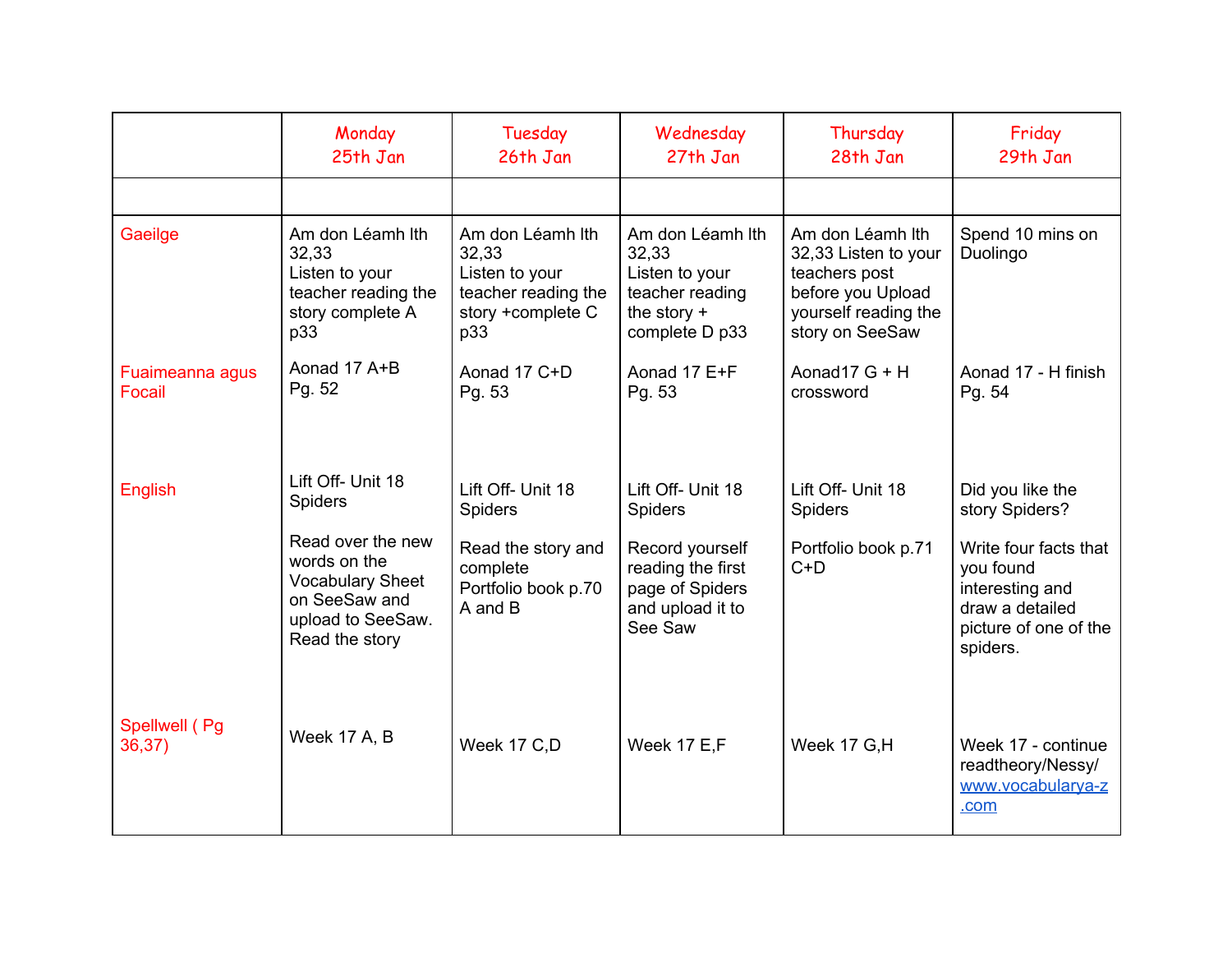| Handwriting                                                                                      | Complete top half<br>$\frac{1}{2}$ pg 16                                       | Complete bottom $\frac{1}{2}$<br>pg 16                                                                                        | Complete top $\frac{1}{2}$ pg<br>17                                              | Complete bottom $\frac{1}{2}$<br>pg 17                               |                                                                      |
|--------------------------------------------------------------------------------------------------|--------------------------------------------------------------------------------|-------------------------------------------------------------------------------------------------------------------------------|----------------------------------------------------------------------------------|----------------------------------------------------------------------|----------------------------------------------------------------------|
| <b>Maths</b><br><b>Maths Time week</b>                                                           | Day 1                                                                          | Day 2                                                                                                                         | Day 3                                                                            | Day 4                                                                | Day 5                                                                |
| 17(Pg. 50, 51,52)<br>Busy at maths-<br><b>Chance Unit 26</b><br>Upload photos each<br>day please | Page 129 Q. 1-10<br>Rewrite the<br>sentences and fill in<br>the blanks in copy | Page 130 Q.1-8<br>Rewrite sentences<br>1-4 and write the<br>correct word<br>beside. Q.5-8, draw<br>jars and colour<br>marbles | Page 131 Q.1-10<br>Rewrite sentences<br>and write the<br>correct word<br>beside. | Page 132<br>Write the sentences<br>1-8 and fill in the<br>blanks.    | Complete assigned<br>tasks on chance on<br>www.mangahigh.co<br>m     |
| <b>Tables</b>                                                                                    | Division tables 3,6<br>www.timestables.co<br>m<br>(10 mins each day)           | Division tables 3,6<br>www.timestables.co<br>m<br>(10 mins each day)                                                          | Division tables 3,6<br>www.timestables.c<br><b>om</b><br>(10 mins each day)      | Division tables 3,6<br>www.timestables.co<br>m<br>(10 mins each day) | Division tables 3,6<br>www.timestables.co<br>m<br>(10 mins each day) |
| <b>Table Champion</b><br>(Pg. 25)                                                                | <b>Wk 17-Day 1</b>                                                             | Wk 17 - Day 2                                                                                                                 | Wk 17 - Day 3                                                                    | Wk 17 - Day 4                                                        | Corrections                                                          |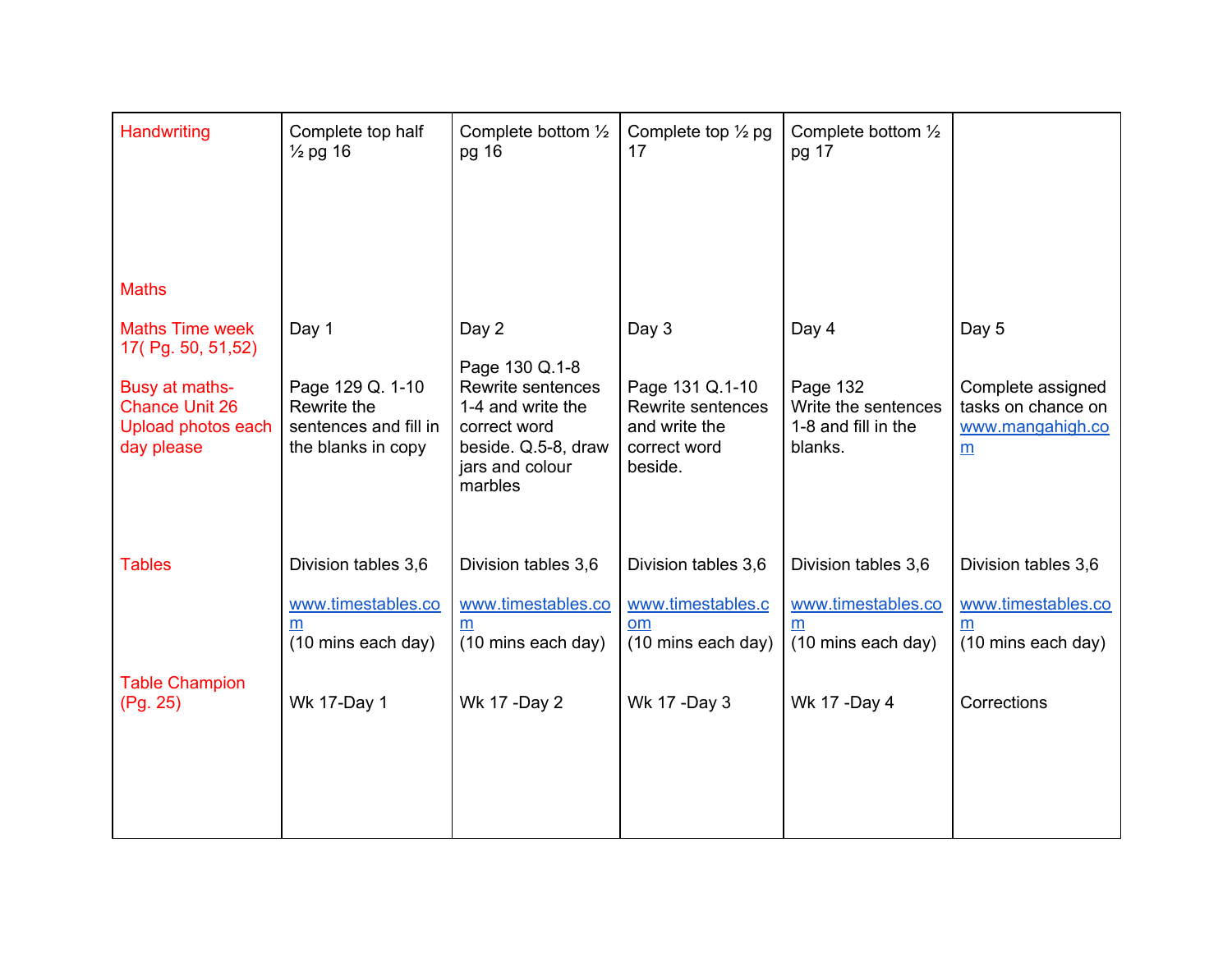| <b>Religion</b>                           |                                                                                                                                                                                                                                                                                                                                  | Listen to the story<br>of St. Brigid                                                                                                | Draw and colour a<br>picture of St.<br>Brigid. Use the<br>template on See<br>Saw to help you                                                                    |                                                                                                                                                                  | Listen to the St<br>Brigid song. Use<br>the template on the<br>activity on SeeSaw<br>to help you draw a<br>St. Brigid's Cross.                          |
|-------------------------------------------|----------------------------------------------------------------------------------------------------------------------------------------------------------------------------------------------------------------------------------------------------------------------------------------------------------------------------------|-------------------------------------------------------------------------------------------------------------------------------------|-----------------------------------------------------------------------------------------------------------------------------------------------------------------|------------------------------------------------------------------------------------------------------------------------------------------------------------------|---------------------------------------------------------------------------------------------------------------------------------------------------------|
| Science/geography/<br><b>History/SPHE</b> | <b>History</b><br>This week we will<br>be asking you to do<br>a small project on<br>Great Explorers.<br>There are so many<br>to choose from.<br>Chapter 6 - pg 42-<br>in our Lift Off book<br>is a great place to<br>start. We will post<br>activities to help you<br>with your research<br>into this very<br>interesting topic. |                                                                                                                                     | Geography<br>Don't forget to<br>login to<br>www.seterra.com a<br>few times this<br>week to help you<br>to learn the<br>counties of Ireland,<br>if you have time | <b>SPHE</b><br>Look at the activity<br>on See Saw and<br>post a photo of the<br>activity that you<br>enjoyed.                                                    | Art<br>We will post two<br>activities for you-<br>Spring Flowers / Mr.<br>Squiggle Art and you<br>can choose which<br>activity you would like<br>to do. |
| PE - Activity and<br><b>Mindfulness</b>   | Get at least a $\frac{1}{2}$<br>hour of activity each<br>day,<br>walking, cycling,<br>playing outside or<br>try this dance<br>https://youtu.be/Ruv<br>grKXcnl                                                                                                                                                                    | Get at least a $\frac{1}{2}$<br>hour of activity<br>each day,<br>walking, cycling,<br>playing outside or<br>try<br>www.gonoodle.com | Get at least a $\frac{1}{2}$<br>hour of activity<br>each day,<br>walking, cycling,<br>playing outside or<br>try this dance<br>https://youtu.be/gF<br>Euf3Bvj0c  | Get at least a $\frac{1}{2}$<br>hour of activity each<br>day,<br>walking, cycling,<br>playing outside or<br>try this workout<br>https://youtu.be/lc1<br>Ag9m7XQo | Get at least a $\frac{1}{2}$<br>hour of activity<br>each day,<br>walking, cycling,<br>playing outside or<br>try<br>www.gonoodle.com                     |